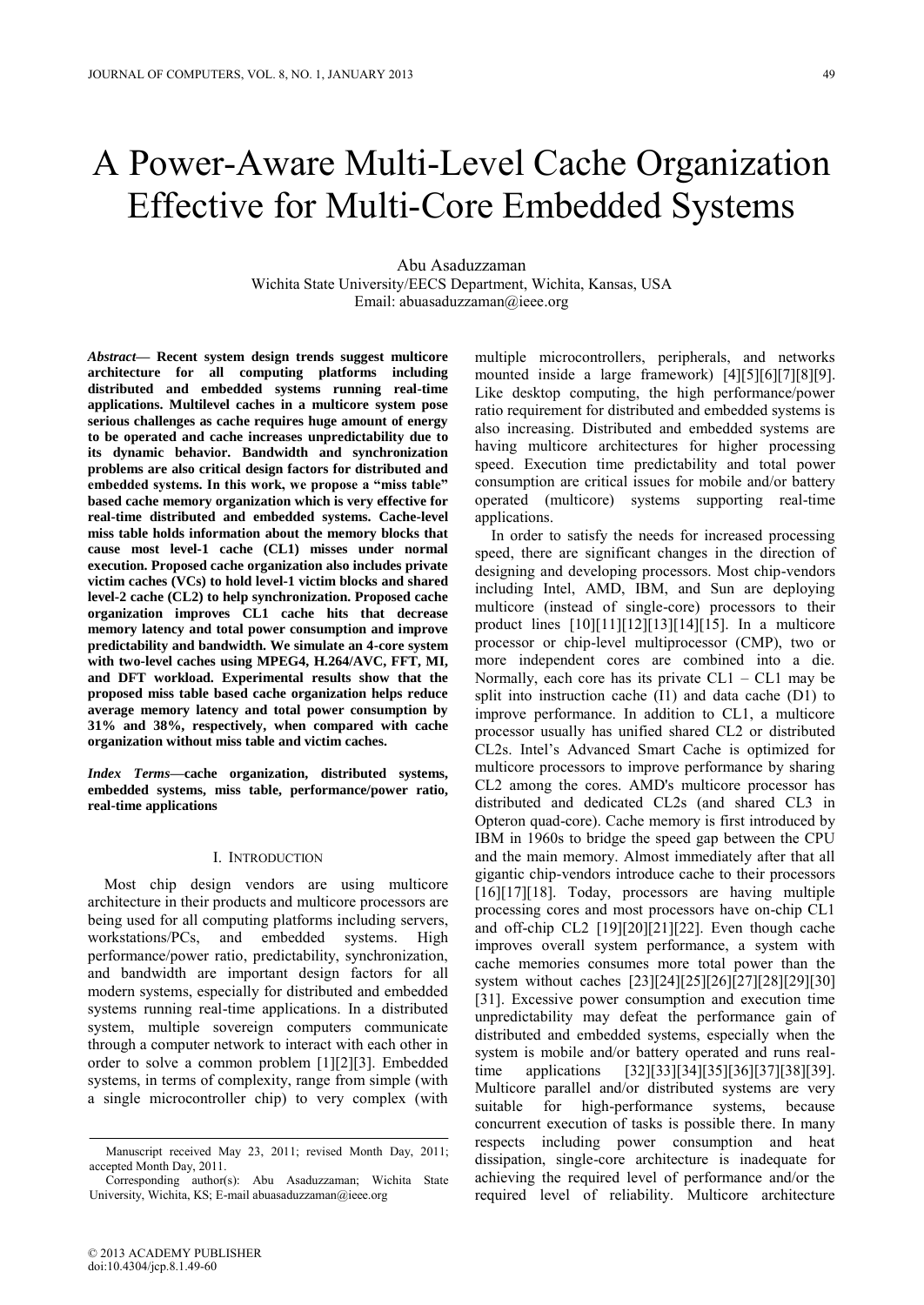consumes less amount of power as it runs at a lower frequency. However, significant amount of power is required to operate the caches as cache is power-hungry.

It is established that cache parameters (cache size, line size, associativity level, etc.) have significant impact on overall system performance. Studies show that victim buffer/cache and stream buffering improves performance by improving cache hits [40][41][42][43]. However victim cache requires additional power to be operated. Studies also show that cache locking improves performance/power ratio (up to 25% cache locking) and execution time predictability in single-core systems by holding all or some important blocks inside the cache [24][44][45][46][47][48][49][50]. Billions of transistors in a single chip are now possible and the design trend of multicore in distributed and embedded systems is expected to grow in the future. To the best of our understanding, current cache organizations are not adequate for multicore system. As an example, cache makes the unpredictability in multicore even worse. Cache locking techniques are developed to improve predictability. Most of the existing cache locking techniques are developed for single-core systems. A few articles those mention cache locking in multicore do not elaborate the strategy well [13][14]. Our goal is to provide a single (and simple) cache architecture solution to reduce the average memory latency and total power consumption and increase the predictability, bandwidth, and synchronization for multicore distributed and embedded systems running real-time applications. In this work, we propose a "miss table" based cache architecture with private victim caches and shared CL2, which is very effective for distributed and embedded systems. Information about memory blocks with higher level-1 cache misses are stored in the miss table and level-1 victim blocks are stored in victim caches.

The rest of the paper is organized as follows. In Section 2, relevant surveyed articles are discussed. Proposed miss table based cache organization for realtime distributed and embedded systems is presented in Section 3. In Section 4, the proposed cache organization is evaluated by presenting simulation details and some important simulation results. Finally, this work is concluded in Section 5.

### II. SURVEY

Improving the performance of distributed and embedded systems without any negative impact on power consumption is very challenging. Performance/power ratio improvement (in multicore) by optimizing cache memory subsystem has regained attention in the recent years. Several cache optimization techniques have been proposed to improve the performance of distributed and embedded systems. Cache locking is also used to improve performance/power ratio. However, currently available cache locking mechanism is not suitable for multicore architecture. In this section, we present some popular single-core cache memory hierarchies, followed by a number of existing single-core cache locking techniques,

© 2013 ACADEMY PUBLISHER

and cache organization used in contemporary popular multicore processors.

# *A. Single-Core Cache Memory Hierarchies*

Cache memory has a very rich history in the evolution of modern computing [18]. Cache memory is first seen in the IBM System/360 Model 85 in late 1960s. In 1989, Intel 468DX microprocessor introduced on-chip 8 KB CL1 cache for the first time. In early 1990s, off-chip CL2 cache appeared with 486DX4 and Pentium microprocessor chips. Today's microprocessors usually have 128 KB or more of CL1, and 512 KB or more of CL2, and optional 2 MB or more CL3. Some CL1 cache is split into I1 and D1 in order to improve performance [11][12]. Intel Pentium 4 processor, one of the most popular single-core processors that use inclusive cache architecture, is discussed in [21].

The schematic diagram of a typical inclusive cache memory subsystem is shown in Figure 1. In inclusive cache architecture, CL2 contains each and every blocks that CL1 (i.e., I1 and D1) may contain. In case of a CL1 miss followed by a CL2 miss, the block is first brought into CL2 from main memory, then into CL1 from CL2. Intel Pentium 4 Willamette has on-die 256 KB inclusive CL2; with 8 KB level-1 trace/instruction cache (I1) and 8



Figure 1. Schematic diagram of inclusive cache architecture.

KB level-1 data cache (D1).

The schematic diagram of a memory system with a victim cache between CL1 (I1, D1) and CL2 is presented in Figure 2. Victim cache reduces average memory latency. Usually the effective cache size of this architecture is more than CL2 and it provides performance gain [43][51]. The victim cache hierarchy is suitable for systems with limited cache-memory area (like embedded systems) and applications that perform a large amount of memory accesses (like multimedia) [52].



Figure 2. Cache architecture with victim cache.

# *B. Single-Core Cache Locking*

Some cache locking approaches in real-time systems are presented in [47][48][49]. According to these approaches, cache contents are statically locked so as to make memory access time and cache-related preemption delay predictable. Cache locking may cause more power consumption due to the extra logic to implement it. However, these approaches can be used to improve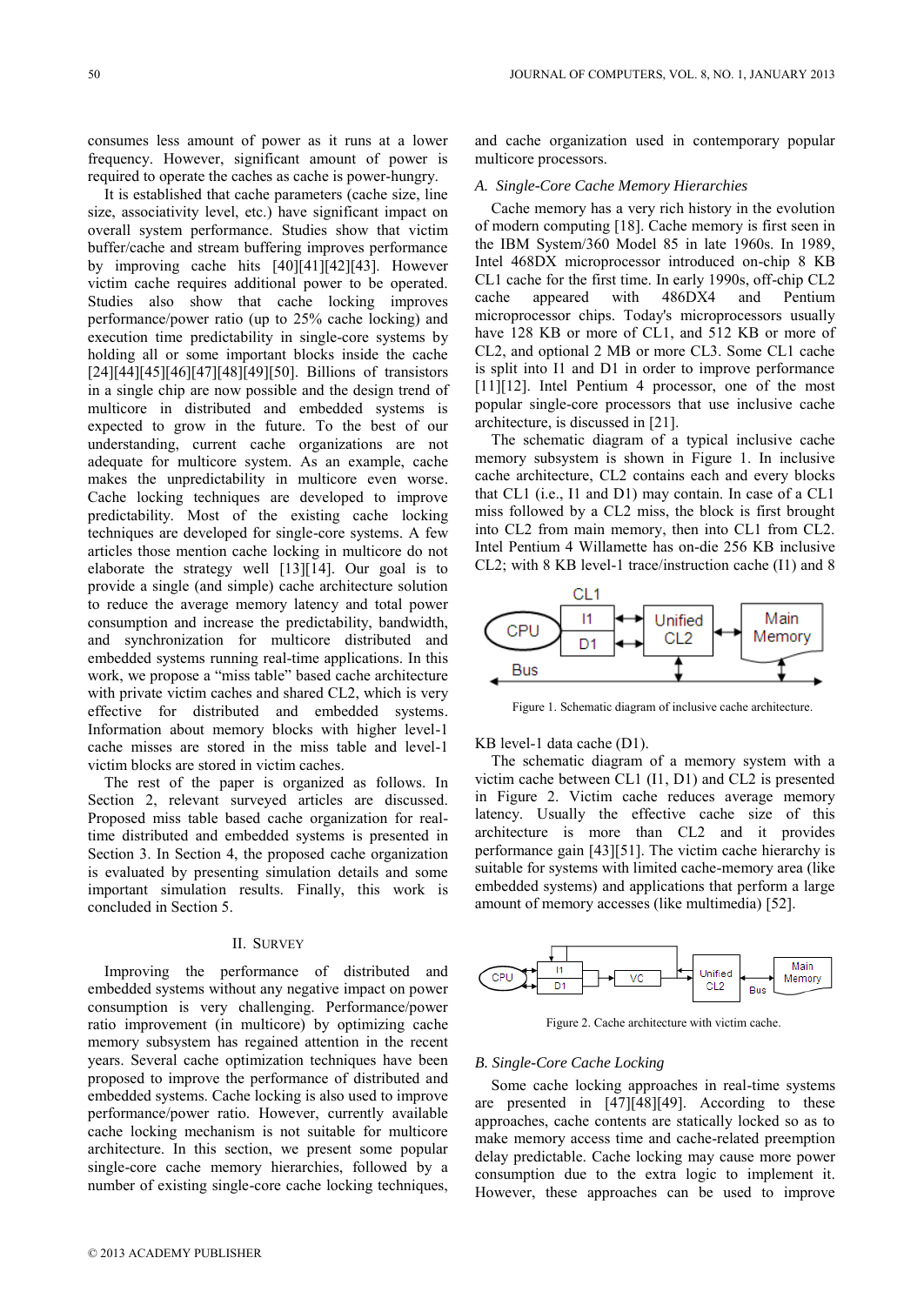performance/power ratio if the right amount of correct memory blocks are locked.

In [29], static cache analysis is combined with data cache locking to estimate the worst-case memory performance in a safe, tight, and fast way. Experimental results show that this scheme is more predictable than a system without cache. In [26], various algorithms to select a set of instructions to be locked in cache are compared. The algorithms mentioned in [25][26][29][44] show performance improvement and estimate a tight upper bound of the response time of tasks. The techniques mentioned above are used mainly to evaluate predictability in a single-core system. These cache locking techniques are inadequate to evaluate the performance/power ratio analysis – a crucial design factor for distributed and embedded systems.

An algorithm for off-line selection of the contents of two on-chip memories – locked caches and scratchpad memories is proposed in [49]. Experimental results show that the algorithm generates good ratio of on-chip memory accesses on the worst-case execution path. The major problem with this algorithm is that the worst-case performance with locked caches may degrade with large cache lines due to cache pollution.

In [45], cache locking in Intel Pentium-like single-core architecture is simulated running FFT, MI, and DFT workload. Simulated architecture has one processing core and two levels of cache memory hierarchy. Experimental results show that cache locking improves both the performance and predictability up to a limit (approximately 25%) of locked cache size. After that limit, predictability can be further improved by sacrificing performance. No analysis on power consumption is done in this work.

## *C. Multicore Cache Organizations*

Most manufacturers are adopting multicore processors to acquire high processing speed for the future computing systems. Various contemporary multicore processors are classified in Figure 3. It is noted that, most popular multicore processors from Intel, ADM, and IBM have multilevel caches [11][12][20].



Figure 3. Classification of contemporary multicore processors.

AMD quad-core (Opteron Deerhound) has 256 KB I1, 256 KB D1, 2 MB dedicated CL2s, and 4 MB shared CL3 [11]. Figure 4 depicts the schematic diagram of Intel quad-core (Xeon DP) processor architecture that has 128 KB I1, 128 KB D1, and 8 MB shared CL2 [12].

Sony, Toshiba, and IBM (STI) have designed Cell



Figure 4. Schematic diagram of Intel quad-core architecture.

multicore processor, primarily to boost up the processing speed demanded by the electronic games [13][14][15]. This architecture has a Primary Processing Entity (PPE) and some helper units called Synergistic Processing Elements (SPE's) (see Figure 5). The PPE contains a 32 KB I1 and a 32 KB D1 caches. A 512 KB CL2 is shared by the PPE and SPEs. Each SPE may have 256 KB SRAM, 4 x 128 bit ALU (Arithmetic Logical Unit), and 128 of 128-bit registers. The Element Interconnect Bus (EIB) is the communication bus internal to the Cell processor.

The advances in semiconductor technologies facilitate



Figure 5. Diagram of IBM Cell-like multicore architecture.

to support increasing number of processing cores. As a result, homogenous or heterogeneous multicore platforms with more and more processing cores are expected to become the leading craze in the future. Private CL1 and CL2 and shared CL3 are being used to improve system bandwidth [53][57]. Prepushing and software controlled eviction are being used to improve communications support for multithreaded applications [54]. Cache-based memory copy hardware accelerator in a multicore system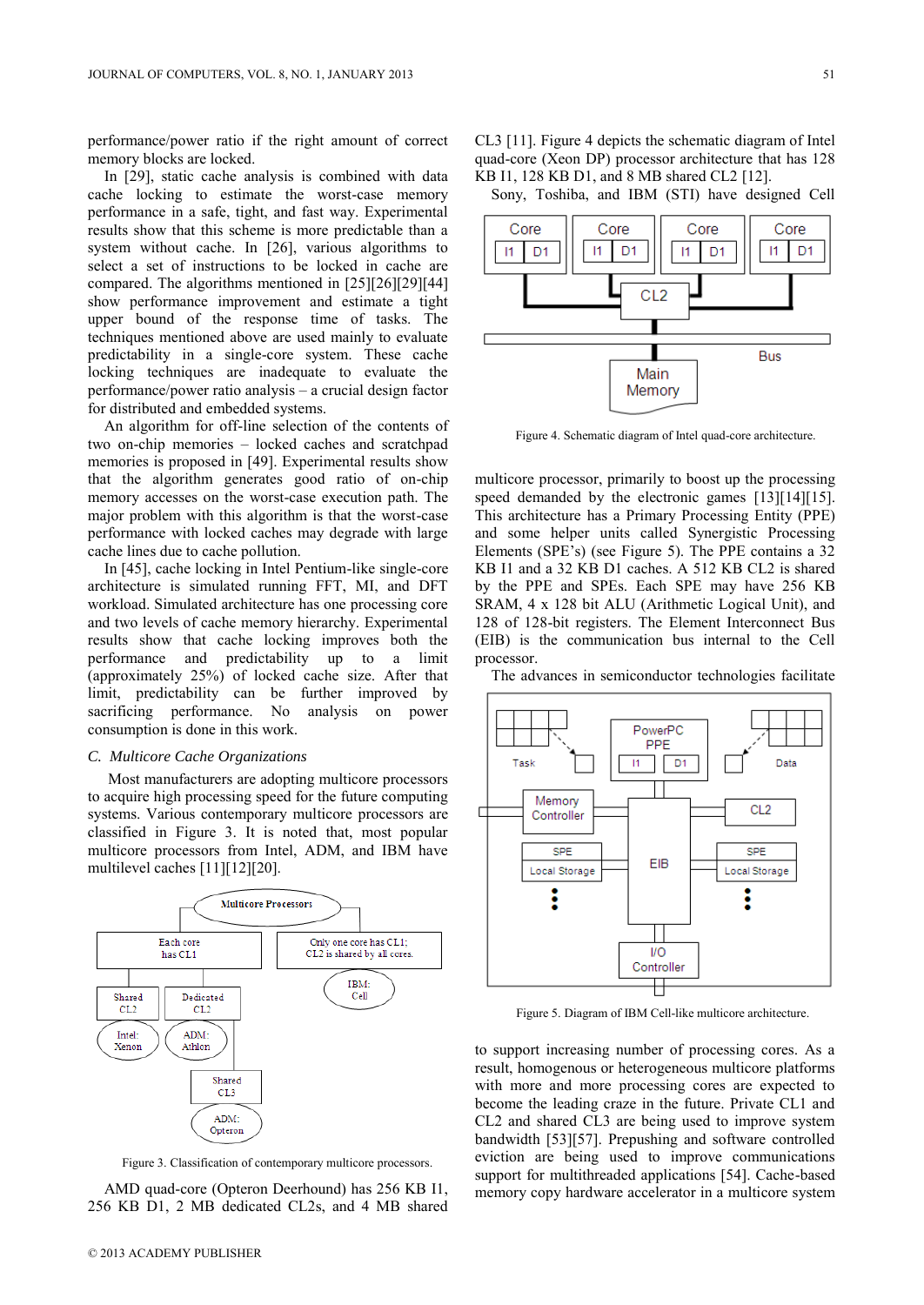is proposed to improve cache memory performance [55]. Contemporary multicore architectures indicate that the number and/or level of caches increase with the increase in processing cores. Therefore, caches in distributed and embedded multicore systems should be used very wisely so that high performance/power ratio is achieved [56][58][59].

## III. MISS TABLE BASED CACHE ORGANIZATION

In this work, we propose a miss table based cache architecture with private victim caches and shared CL2 for multicore systems for improved performance. In this organization, a miss table is introduced at the cache level to store the cache miss information of the code currently being executed. This architecture makes better use of memory blocks by using the miss table information. In addition to improving the performance/power ratio, this architecture improves the predictability and bandwidth. Therefore, this cache organization makes it suitable for high-performance low-power multicore real-time distributed and embedded systems. Schematic diagram of proposed miss table based cache organization with victim caches for multicore systems is shown in Figure 6. It in an Intel Xeon-like quad-core architecture.



Figure 6. Miss table based cache architecture with victim cache.

In the following subsections, we discuss the implementation of the miss table with victim caches and CL2 and the methodology of workload characterization for multicore systems.

# *A. Miss Table*

We introduce a miss table (MT) inside the CPU such that it can be accessed from CL1s, victim caches, and CL2. MT can be a small cache or a set of registers to hold information about all (or some important) blocks that cause the most cache misses. Block addresses are sorted in descending order of the number of misses. For each application/function, after post-processing the tree-graph generated by Heptane (Hades Embedded Processor Timing ANalyzEr) [60], block address information is prepared for the MT. We use popular Heptane package to analyze each application/function, because it will be assigned to a core in the multicore system. When an application/function is assigned to a core, MT is populated by the related block addresses. MT information is used to select a cache block to be locked or a victim block to be replaced. For both entire and way cache

locking, MT should store information about 'N' cache blocks (at most) when the cache can be divided into 'N' blocks. Each core has its private CL1 (I1 and D1). The CPU has one shared CL2. VCs hold level-1 victim blocks and additional memory blocks when stream buffering is used. A modified replacement policy is used. Using the MT, this policy selects a block that has the minimum number of misses and that is not locked (at CL2). In case of a tie in the number of misses, a block is selected randomly. If a block's information is not in the MT, it should be selected first. The schematic diagram of the data flow inside a core is shown in Figure 7.



Figure 7. Schematic diagram of a multicore processor (partial) showing MT, VC, CL2, and one core.

When a core starts execution, if the requested memory block is not found in CL1, VC is checked (if VC is enabled). A victim block in CL1 is selected using the miss table. Finally, if the requested memory block is not found in CL2, it is fetched from the main memory. When a new block comes to CL2, it is checked using the MT information if the block should be locked. 'L' bit is set to indicate a block is locked.

Victim cache control logic for the proposed cache architecture is presented in Figure 8. The victim cache

| :: Victim Cache Control Logic                                    |
|------------------------------------------------------------------|
| START:                                                           |
| If (CL1 Request) Then                                            |
| If VC Disable) Then                                              |
| Done // Perform normal as if VC does not exist                   |
| Else // VC Enabled                                               |
| $\text{Reg1} \leftarrow \text{CL1}$ cache line victim block (VB) |
| If (VC Hit) Then                                                 |
| $CL1 \leftarrow VC$ cache line (Hit)                             |
| $VC \leftarrow$ Reg1                                             |
| Else // VC Miss                                                  |
| If (VC_Full and Dirty_Block) Then                                |
| $CL2 \leftarrow VC$ cache line(s) with minimum misses            |
| End If                                                           |
| If CL2 miss, Issue Pre-fetch or Stream Buffering                 |
| CL1 ← Reference block from CL2 or MM                             |
| IF (Stream Buffering) Then                                       |
| VC ← Additional blocks from CL2 or MM                            |
| End If                                                           |
| End If // VC Hit / VC Miss                                       |
| End If // VC_Disable / VC_Enabled                                |
| End If // CL1_Request                                            |
| END                                                              |

Figure 8. Control logic of the proposed victim cache.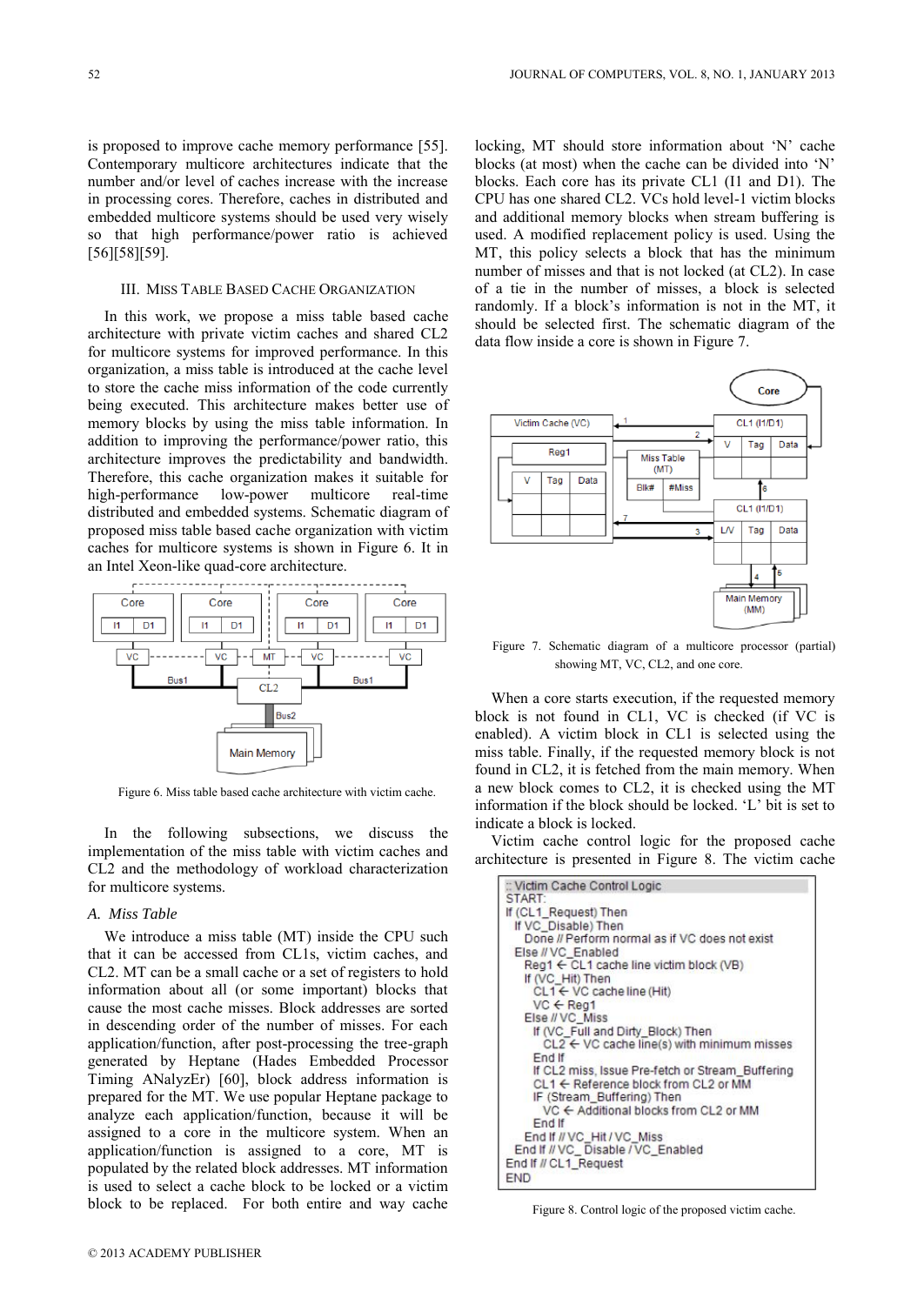can be enabled or disabled as needed. For stream buffering, victim cache must be enabled.

#### *B. Workload*

Currently available workload and workload characterization methodology are not useful to run our simulation programs. So, we develop a workload characterization methodology that can be used to simulate both single-core and multicore systems. Our workload characterization methodology has three important phases – code division, code estimation, and block selection.

Code Division: In phase-I, we analyze the application(s) and divide the code into smaller segments as needed. Small applications can be mapped directly among the cores. In order to support large applications, the code is divided into smaller (end-to-end) functions in such a way that a function can be assigned to a core. Code division is crucial for achieving better performance as it helps load balancing.

Code Estimation: In phase II, we estimate important operations for each application (in case of small applications) or function (in case of large applications).

TABLE I. CODE ESTIMATION FOR FFT

| Type of Operation | Number of Operations (%) |
|-------------------|--------------------------|
| Integer           | 18                       |
| Floating-point    | 71                       |
| Load/Store        |                          |
| <b>Branch</b>     |                          |

Code estimation can be done manually for smaller code segments. Results (types and numbers of operations) of code estimation for FFT code are shown in Table I.

Block Selection: Finally in phase III, we select the blocks that cause more cache misses under normal execution. Major steps in this process are explained with an example (see Table II). A tree-graph for each code segment is created using Heptane simulation package. The nodes of the tree-graph represent the structure of programs in the high-level language and the leaves represent the basic blocks. From the tree graph, we collect the number of instructions and cache miss information for each node. From off-line analysis we determine which code section of the source file causes more misses. By post-processing the information collected from the tree-graph, we obtain the block address that can be locked. The number of instructions and cache misses for sequence nodes are negligible. The number of instructions and cache misses for loop nodes are excluded in this work because we consider all code nodes (where a loop node represents a set of code nodes). Table II shows the block addresses and total misses (sorted in descending order of the number of misses) obtained for FFT code. For locking, blocks are selected depending on the cache size, line size, and locked cache size. For an example: if cache size is 2 KB and line size is 128 B, then number of blocks is  $2*1024/128 = 16$ . Now,  $25%$  cache locking means first 4 (25% of 16 is 4) blocks should be selected for locking. A small routine is required to be executed at the system start-up to load the content of the cache with

TABLE II. SORTED BLOCK ADDRESS FOR FFT

| Number         | <b>Block</b><br>Address | <b>Total Cache</b><br>Misses | <b>Block</b> in<br>MT? |
|----------------|-------------------------|------------------------------|------------------------|
| 1              | $\overline{0}$          | 35                           | Yes                    |
| $\overline{c}$ | 80                      | 33                           | Yes                    |
| 3              | 300                     | 32                           | Yes                    |
| 4              | 100                     | 28                           | Yes                    |
| 5              | 400                     | 17                           | Yes                    |
| 6              | 320                     | 15                           | Yes                    |
| 7              | 380                     | 14                           | Yes                    |
| 8              | 180                     | 12                           | Yes                    |
| 9              | 280                     | 11                           | Yes                    |
| 10             | 360                     | 11                           | Yes                    |
| 11             | 420                     | 10                           | Yes                    |
| 12             | 200                     | 9                            | Yes                    |
| 13             | 140                     | $\overline{4}$               | Yes                    |
| 14             | 480                     | 4                            | Yes                    |
| 15             | 160                     | 3                            | Yes                    |
| 16             | 220                     | 3                            | Yes                    |
| 17             | 440                     | 3                            | No                     |
| 18             | 120                     | $\mathbf{1}$                 | No                     |
| 19             | 260                     | 1                            | No                     |

the selected block address values and lock the cache for the whole execution period.

From Table II, total cache misses is 246. By locking the first four cache blocks (approximately 25%), 124 cache misses can be avoided (i.e., cache miss is reduced by  $50\%$ ).

#### IV. EVALUATION

We use simulation technique to evaluate the proposed miss table based cache organization with victim caches and CL2 for multicore distributed and embedded systems. We develop simulation platform, generate workload by characterizing the applications, and model the multicore architecture used in distributed and embedded systems. In the following subsections, we first briefly discuss simulation details. Then, we present some important simulation results.

#### *A. Simulation Details*

We develop a multicore cache simulation program using VisualSim [61]. We generate workload for MPEG4, H.264/AVC, FFT, MI, and DFT applications using Heptane to run the VisualSim simulation program.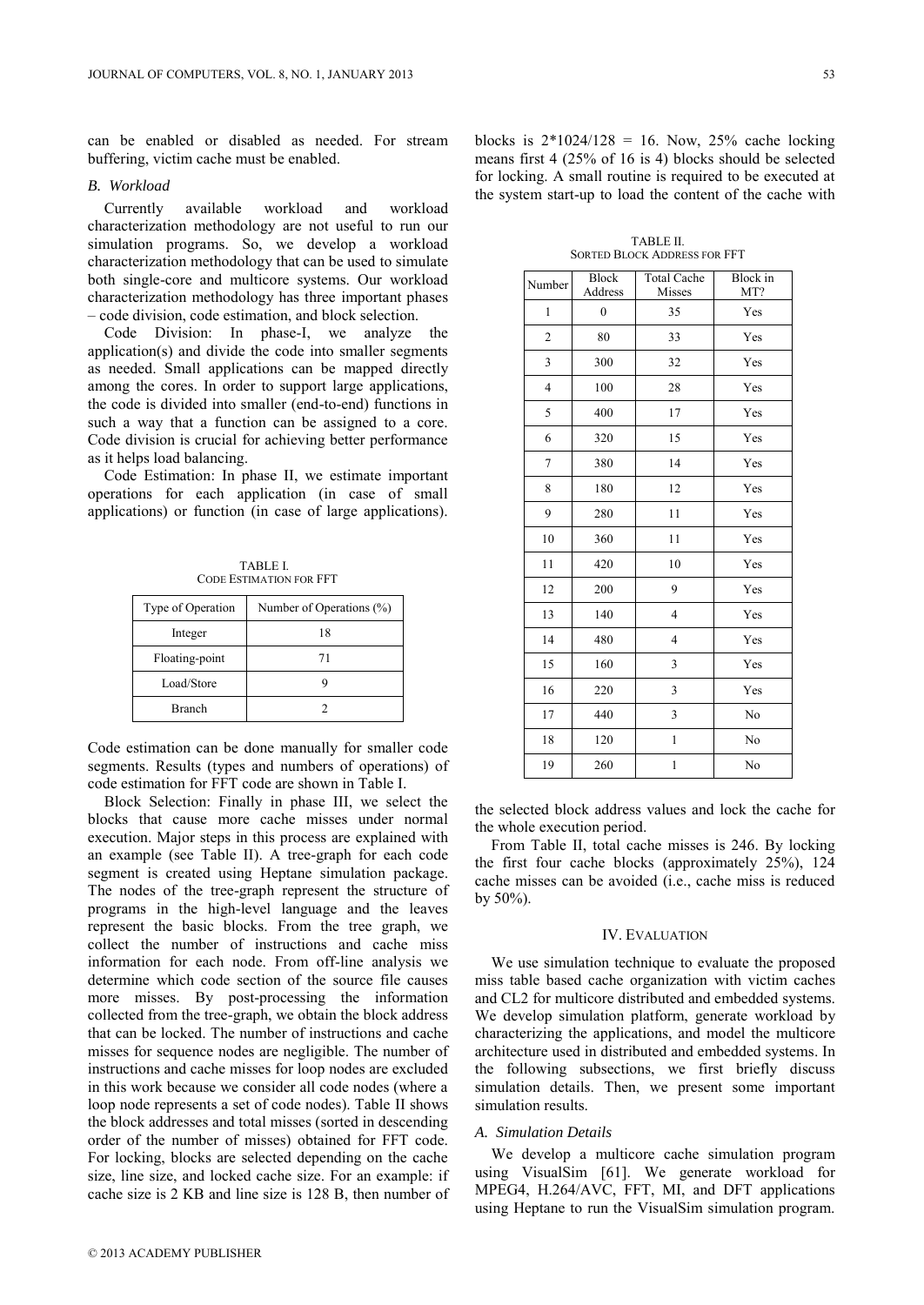We obtain results for various cache parameters and locked CL2 size. In this subsection, we briefly discuss the assumptions, simulation platform, workloads, and parameters used in this simulation.

**Assumptions:** Important assumptions for modeling the selected architecture and for running the simulation program include,

- There is only one miss table, which is accessible from CL1s, VCs, and CL2.
- Each core has its own private VC. VCs can be functionally enabled and disabled.
- Only level-2 cache locking is implemented (using MT) to reduce cache inconsistency.
- Modified cache replacement strategy is considered for CL2. Locked blocks are excluded by the modified replacement policy. Random cache replacement strategy is used for CL1.
- For both CL1 and CL2, write-back memory update policy is used.
- The delay introduced by the bus that connects CL2 and main memory is 12 times longer than the delay introduced by the bus that connects CL1 and CL2.

**Simulation Platforms:** In this work, we develop a simulation platform using two popular simulation tools – Heptane [60] and VisualSim [61]. We install/configure Heptane in Linux Fedora operating system and VisualSim in Windows XP operating system in a Dell PowerEdge 1600SC PC. Heptane simulates a processing core, takes C code as the input application, and generates tree-graph that shows the blocks that cause misses. After postprocessing the tree-graph, block addresses are selected for the miss table. Input and output parameters for Heptane are shown in Table III.

VisualSim provides a GUI interface to model and

TABLE III. INPUT / OUTPUT FOR HEPTANE

| Input                                         | Output                                                             |
|-----------------------------------------------|--------------------------------------------------------------------|
| Application: C code<br>XML file (Miss Blocks) | <b>Block Address</b><br>Number of misses<br>Number of instructions |

simulate embedded multicore systems using applications' workload. We use VisualSim to simulate multicore cache architecture with MT, VCs, and CL2. Input and output parameters for VisualSim are shown in Table IV.

**Workload:** In this work, we use Moving Picture Experts Group's MPEG4, Advanced Video Coding – widely known as H.264/AVC, Fast Fourier Transform (FFT), Matrix Inversion (MI), and Discrete Fourier Transform (DFT) applications to run the simulation program. Some important characteristics of these applications are shown in Table V.

**Important Input / Output Parameters:** Important input parameters and their respective values used in this work are shown in Table VI. We keep I1 cache size equal to D1 cache size. Also, we keep the CL1 (I1 and D1) line

TARI F IV. INPUT / OUTPUT FOR VISUALSIM

| Input                                                                                                                        | Output                                            |
|------------------------------------------------------------------------------------------------------------------------------|---------------------------------------------------|
| Number of integers<br>Number of floats<br>Number of loads/stores<br>Number of branches<br>Cache miss rate<br>Miss table (MT) | Average memory latency<br>Total power consumption |

TABLE V. CHARACTERISTICS OF THE APPLICATIONS

| Applications      | Code Size<br>(KB) | Number of<br>Instructions |
|-------------------|-------------------|---------------------------|
| MPEG4 Decoder     | 233.20            | 25,207,118                |
| H.264/AVC Decoder | 199.14            | 19,810,037                |
| <b>FFT</b>        | 2.34              | 365,184                   |
| MI                | 1.47              | 227,518                   |
| DFT               | 1.16              | 171,307                   |

size equal to the CL2 line size and the CL1 associativity level equal to the CL2 associativity level. In this work, we simulate an 4-core system and keep CL2 cache size fixed at 256 KB.

TABLE VI. IMPORTANT INPUT PARAMETERS

| <b>Input Parameters</b>     | Value                     |  |
|-----------------------------|---------------------------|--|
| $I1/D1$ cache size (KB)     | 2, 4, 8, 16, or 32        |  |
| $CL1/CL2$ line size (Byte)  | 16, 32, 64, 128, or 256   |  |
| CL1/CL2 associativity level | 1-, 2-, 4-, 8-, or 16-way |  |
| CL2 cache size (KB)         | $256$ (fixed)             |  |
| Number of cores             | (fixed)                   |  |

Output parameters in this work are the average memory latency per task and total power consumption. We define delay as the time between the start of execution of a task and its end. We use an activity based power analysis method. Power consumption by each component is considered. CL1 consumes about 43% processor power [62]. Table VII shows how power consumption is distributed among processor, CL2, and main memory. In this method, a system component is considered to be one of the three states – active (component consumes adequate amount of energy to be turned on and active), ideal (component consumes minimum amount of energy just to be turned on), or sleep (component is turned off and consumes no energy). For a system with X components and Y tasks, the total power consumption can be expressed as shown below,

X, Y  
Pt (total)= 
$$
\Sigma \Sigma
$$
 (Pij (active) + Pij (ideal) Equation (1)  
i = 1, j = 1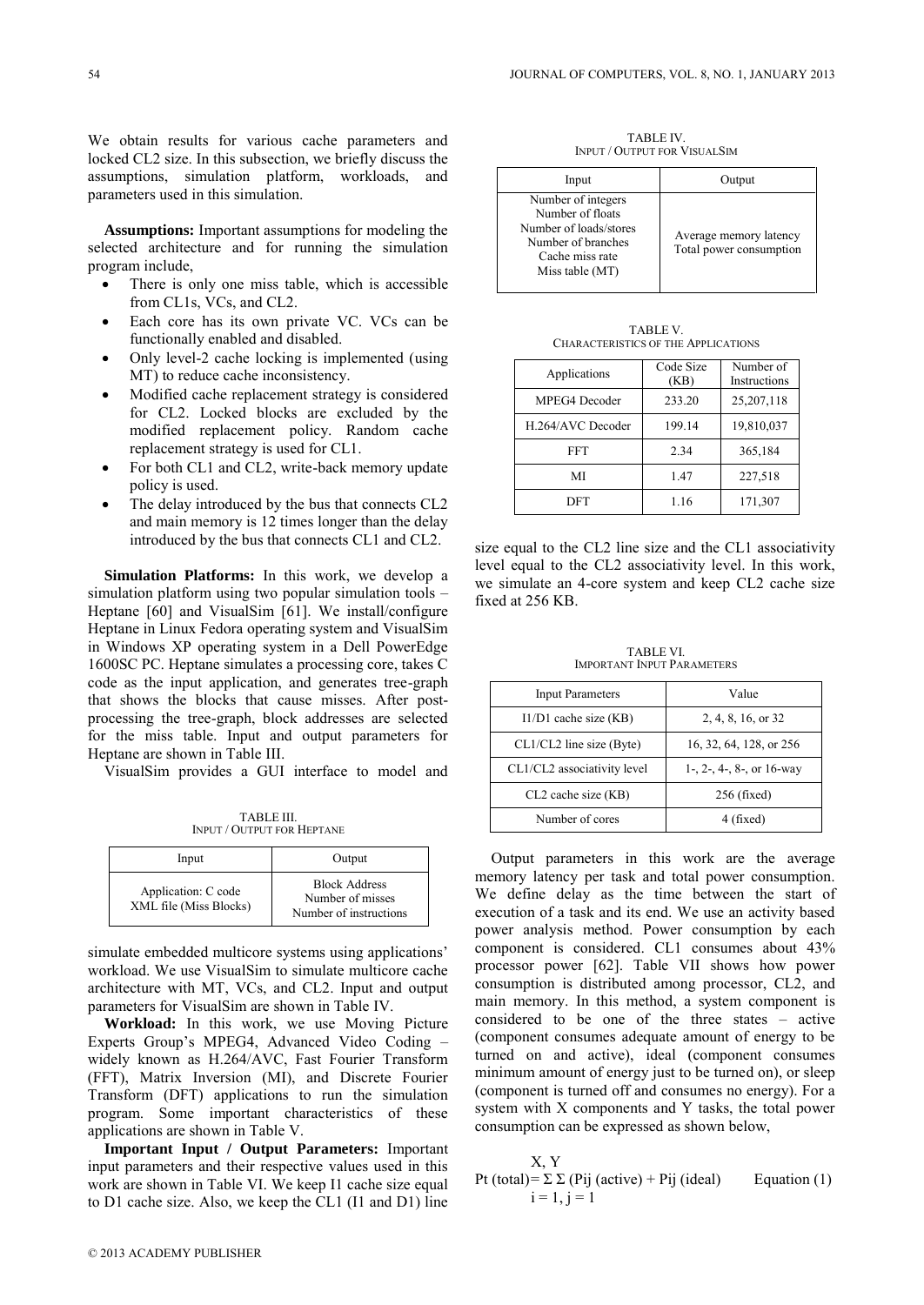| TABLE VII.                                      |  |
|-------------------------------------------------|--|
| POWER CONSUMPTION BY PROCESSOR, CL2, AND MEMORY |  |

| Parameter              | Power $(\% )$ | Unit/Usage          |  |
|------------------------|---------------|---------------------|--|
| Ī1                     | 27            | 6                   |  |
| D1                     | 16            | ٩                   |  |
| <b>CPU</b>             | 36            |                     |  |
| Others                 | 21            |                     |  |
| <b>Processor Total</b> | 100           | 20                  |  |
| CL <sub>2</sub>        |               | $CL2/(I1+D1)*(5+3)$ |  |
| Main Memory (MM)       |               | $MM/(I1+D1)*(5+3)$  |  |

# *B. Simulation Results*

We present some important simulation results in the following subsections. We model a system with 4 cores and run the simulation program using MPEG4, H.264/AVC, FFT, MI, and DFT workloads.

**Impact of I1 Cache Size:** The average memory latency per task versus I1 cache size for no locking and 25% level-2 cache locking is shown in Figure 9. Experimental results show that average memory latency per task for MPEG4 and H.264/AVC decreases when we move from no locking to 25% locking and/or from smaller I1 to larger I1; the decrement is significant for smaller I1. However, average memory latency per task for FFT, MI, and DFT remains the same when we move from no locking to 25% locking and/or from 4KB I1 to larger I1. This is because FFT, MI, and DFT code entirely fit into 4KB or larger I1. But MPEG4 and H.264/AVC applications are bigger (than those of FFT, MI, or DFT) and do not entirely fit into I1. Results also show that average memory latency per task due to MPEG4 is always greater than those of others. This is because MPEG4 has more stressful workload than the others do. Similar behavior is observed for the total power consumption versus I1 cache size for no locking and 25% level-2 cache locking (see Figure 10). The total power consumption decreases when we move from no locking to 25% CL2 locking and/or from 4KB I1 to larger I1 for MPEG4 and H.264/AVC; the decrement is significant for smaller I1. However, total power consumption for FFT remains almost the same. Total power consumption due to MPEG4 is always greater than those of others.



Figure 9. Average memory latency per task versus I1 cache size.



Figure 10. Total power consumption versus I1 cache size.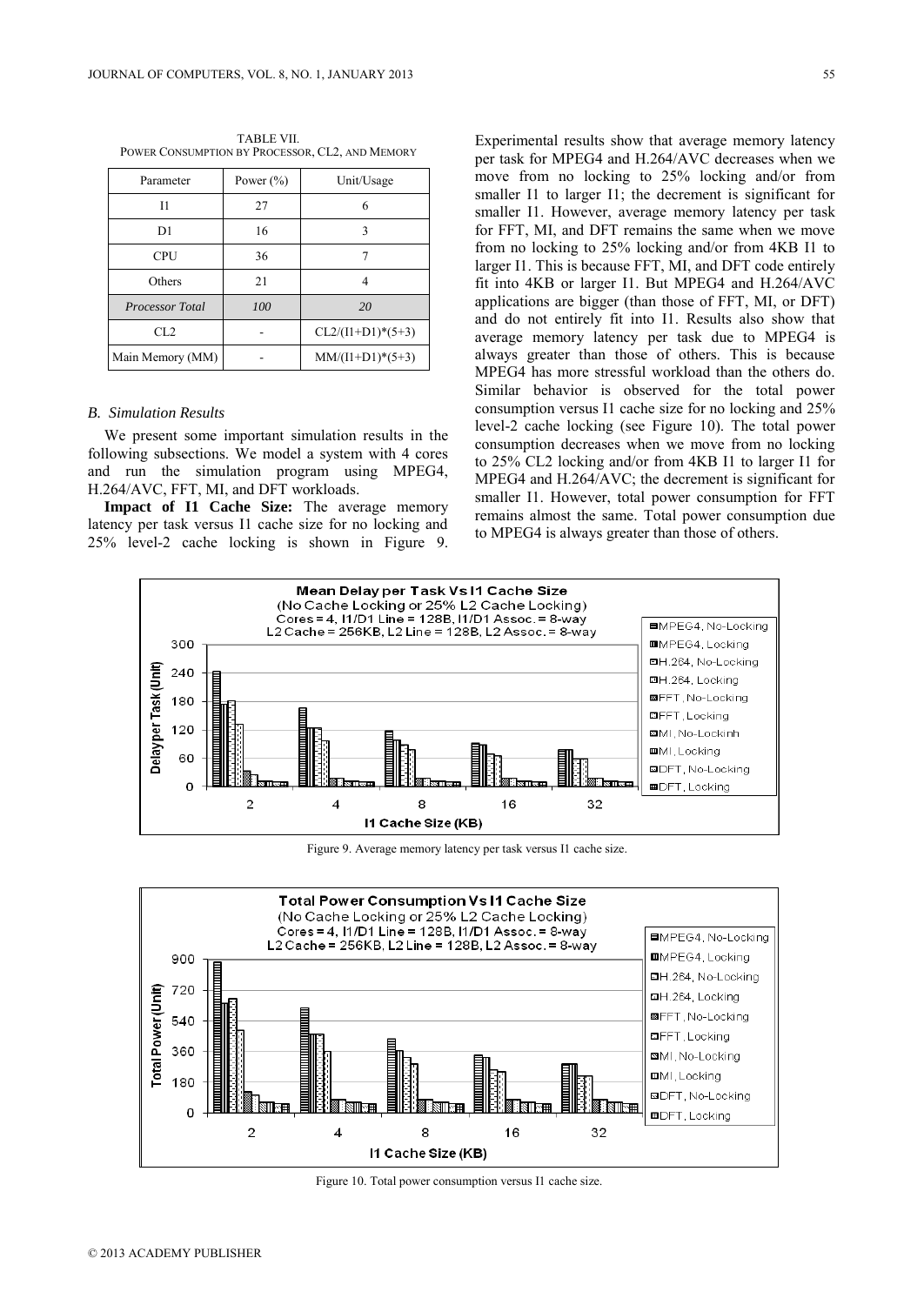The results due to MPEG4 decoder and H.264/AVC decoder workloads are very similar; so in the rest of the discussion, the MPEG4 results will also represent the omitted H.264/AVC results. For similar reason, the FFT results will also represent the omitted MI and DFT results.

**Impact of I1 Line Size:** The average delay per task versus I1 line size for no locking and 25% locking using a miss table is shown in Figure 11. We notice that the mean delay per task goes down for MPEG4, regardless of the line size, with increasing line size leveling off at a line size of 128B. However, the average delay per task for FFT remains the same. This is because FFT code fits entirely in 4KB I1, so changing line size and/or using a miss table do not impact on average memory latency.



Figure 11. Average memory latency per task versus I1 line size.

Similarly, we notice that 25% level-2 cache locking using a miss table helps decrease total power consumption regardless of I1 line size [see Figure 12]. It is also noted that total power consumption decreases with increasing I1 line size leveling off at a line size of 128B. Again, total power consumption for FFT remains the same because FFT code fits entirely in 4KB I1 and changing line size and/or applying cache locking do not impact on total power consumption.



Figure 12. Total power consumption versus I1 line size.

**Impact of I1 Associativity Level:** The impact of no cache locking and 25% L2 cache locking on average memory latency by varying I1 associativity level is shown in Figure 13. Experimental results show that for any I1 associativity level, average memory latency per task for MPEG4 decreases when we move from no locking to 25% locking or I1 associativity level is increased. The decrease is significant for smaller associativity levels. For 4KB I1, average memory latency per task for FFT remains the same at any associativity level.



Figure 13. Mean delay per task versus I1 associativity level.

Figure 14 illustrates the impact of no cache locking and 25% level-2 cache locking on total power consumption by varying I1 associativity level. Experimental results show that for any I1 associativity level, total power consumption for MPEG4 decreases when we move from no locking to 25% locking and I1 associativity level is increased. Again, total power consumption for FFT remains the same for 4KB I1.



Figure 14. Total power consumption versus I1 associativity level

**Impact of Miss Table:** Using a miss table has significant impact on average memory latency per task and total power consumption. Experimental results show that using a miss table with cache locking decreases average memory latency per task for MPEG4 application. From Figure 15, it is also noted that beyond 25% cache locking (for MPEG4), the average memory latency per task increases with the increase in the number of locked blocks. Simulation results also show that when smaller applications like FFT entirely fits in I1, there is no positive impact of the miss table and cache locking on average memory latency per task. Using a miss table with cache locking has positive impact on total power consumptions for some applications. From experimental results we notice that total power consumption starts decreasing with the increase in the number of the locked blocks (up to 25% cache locking) for MPEG4 application (see Figure 16). We also notice that total power consumption decreases when the miss table is used with cache locking (up to 25% cache locking for MPEG4). On the other hand, for smaller applications like FFT that entirely fits in 4KB I1, there is no positive impact of cache locking on total power consumption.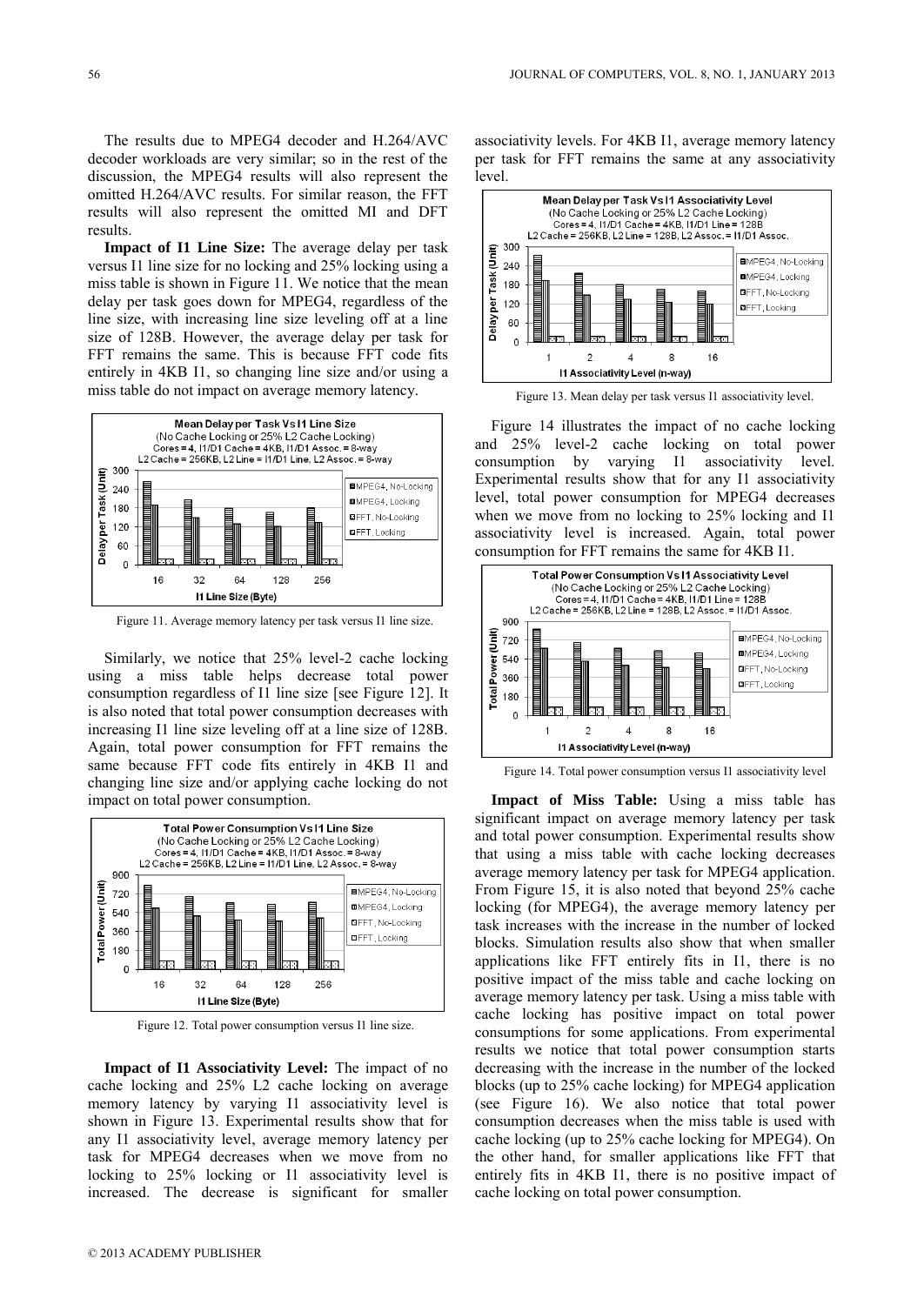

Figure 15. Average memory latency per task versus level-2 locked cache size (with and without a miss table).



Figure 16. Total power consumption versus level-2 locked cache size (with and without a miss table).

**Impact of Victim Caches:** Finally, we present the impact of using victim caches with a miss table on average memory latency per task and total power consumption. Experimental results reveal that for MPEG4 application, average memory latency per task decreases when victim caches are used with cache locking (see Figure 17). Beyond 25% cache locking (for MPEG4), the average memory latency per task increases with the increase in the number of locked blocks.



Figure 17. Average memory latency per task versus level-2 locked cache size (with and without victim caches).

Simulation results also show that when applications entirely fits in I1 (as FFT fits in 4KB I1), there is no positive impact of using victim caches on average memory latency per task.

Experimental results also reveal that total power consumption starts decreasing with the increase in the amount of the locked blocks for MPEG4 application as shown in Figure 18. We also notice that total power consumption decreases when victim caches are used with



Figure 18. Average memory latency per task versus level-2 locked cache size (with and without victim caches).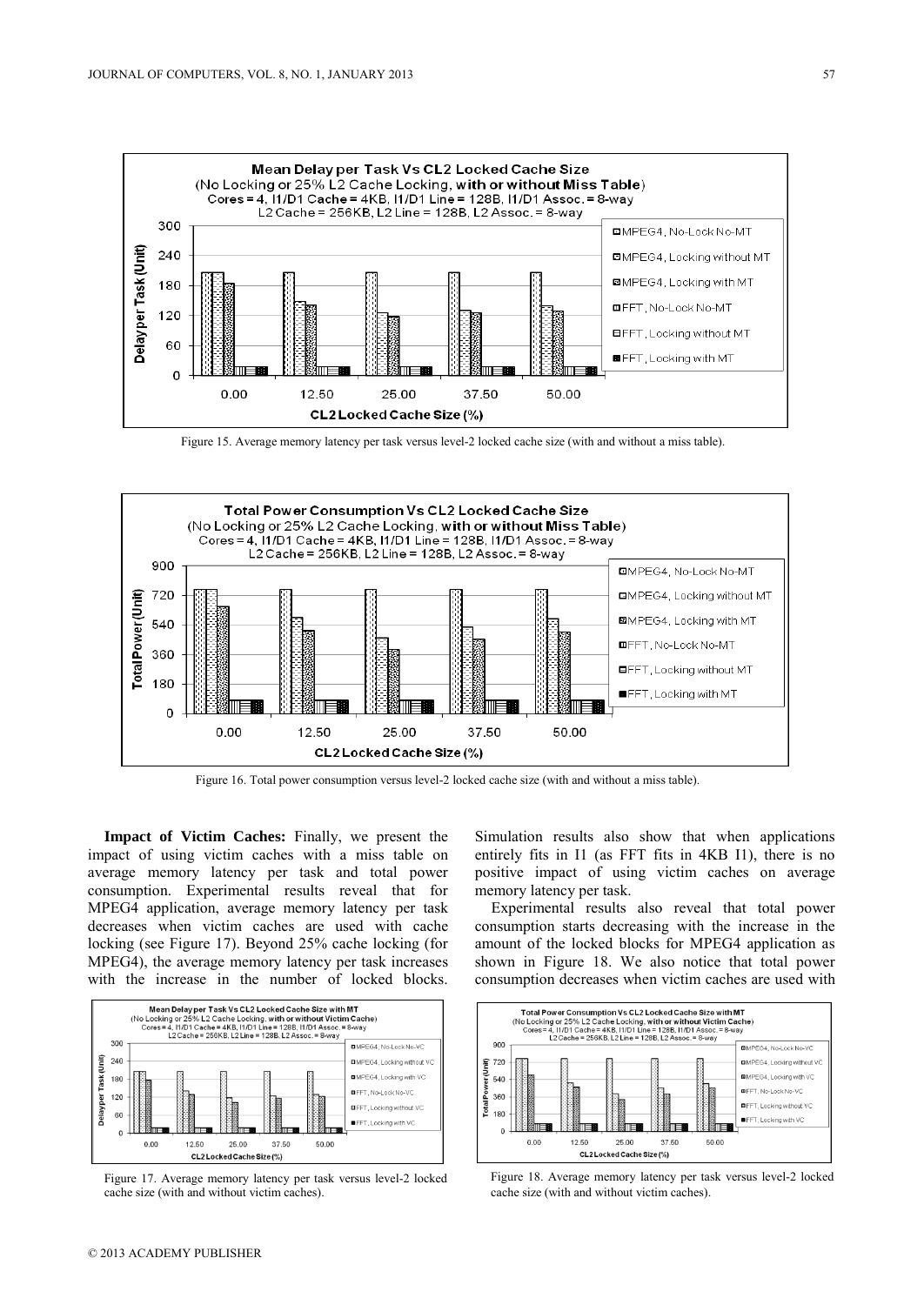a miss table based cache locking. Beyond 25% cache locking (for MPEG4), total power consumption increases with the increase in the amount of locked blocks. Again, when applications entirely fits in I1 (as FFT fits in 4KB I1), there is no positive impact of using victim caches on total power consumption.

In summary, we present the maximum increment  $(+)$  or decrement (-) in average memory latency per task and total power consumption from their initial values (the values of the respective parameters are mentioned in Figures  $9 - 18$ ). As shown in Table VIII, using a miss table help achieve 23% reduction in average memory latency per task and 31% reduction in total power consumption for H.264/AVC. For MPEG4, the reductions are less than H.264/AVC but significant (21% reduction in average memory latency per task and 28% reduction in total power consumption). So, performance/power ratio for MPEG4 and H.264/AVC is improved significantly by using a miss table and victim caches. It is noted that in this experiment, for I1 size 4KB or larger, using a miss table and victim caches with cache locking has no positive impact of performance/power ratio for FFT.

For MPEG4 and H.264/AVC, average memory latency per task and total power consumption can be reduced even further using cache locking as shown in Table VII.

| <b>TABLE VIII.</b>          |
|-----------------------------|
| <b>IMPACT OF MISS TABLE</b> |

|                                                  |            | Changes $(\% )$ |          |
|--------------------------------------------------|------------|-----------------|----------|
|                                                  |            | Latency         | Power    |
|                                                  | MPEG4      | $(-) 21$        | $(-) 28$ |
| Miss Table<br>(No Locking)                       | H.264      | $(-) 23$        | $(-)31$  |
|                                                  | <b>FFT</b> | 0               |          |
| Locking using<br>miss table and<br>victim caches | MPEG4      | $(-) 29$        | $(-)36$  |
|                                                  | H.264      | $(-)31$         | $(-)38$  |
|                                                  | FFT        |                 |          |

#### V. CONCLUSION

Multicore architectures provide a viable platform for distributed and embedded systems to implement highly computation intensive and real-time applications. However, multilevel cache organization in multicore architecture may decrease performance/power ratio and increase execution time predictability due to cache's adaptive and dynamic behavior. Also, high-performance processing cores (with multiple caches) consume significant amount of energy and dissipate tremendous amount of heat which are critical for embedded systems. Bandwidth and synchronization are critical design factors for distributed systems. Therefore, running complex applications on distributed and embedded multicore systems with cache memories encounters serious challenges. Recently published articles show that various cache optimization techniques are proposed to improve cache performance in multicore architecture. In this work, we introduce a "miss table" based cache memory organization that also includes private victim caches and shared CL2. Miss table helps improve cache locking and cache replacement performance by providing the cache miss information (if not locked) for memory blocks. This approach reduces cache misses by locking the cache blocks with maximum number of cache misses and replacing the cache blocks with minimum number of cache misses. Victim caches help improve cache hits and bandwidth by holding some level-1 victim blocks. Shared CL2 helps synchronization among cores. In this scheme, a better use of the cache is possible because the expected cache miss information is known (via the miss table) before running a code segment.

We model a multicore architecture with 4 processing cores and 2 levels of caches and run the simulation program using workload from MPEG4, H.264/AVC, FFT, MI, and DFT applications. We find the addition of the miss table to a multilevel cache organization is very promising. Experimental results show that for MPEG4 workload a reduction of 21% in average memory latency per task and a reduction of 28% in total power consumption are achieved by introducing the miss table (without any cache locking). Results (from Table II) also show that this method may improve predictability by reducing cache misses by 50% or more when one-fourth cache is locked. It is also noticed that miss table and victim caches with cache locking improve performance/power ratio for MPEG4 (reduce average memory latency per task by 29% and total power consumption by 36%). According to the simulation results, the presence of a miss table has more impact on H.264.AVC results than on MPEG4 results; this is because H.264.AVC workload is less stressful when compared with MPEG4 workload. Finally, it is noted that miss table, victim caches, and/or cache locking has no positive impact on performance/power ratio for FFT (also for MI and DFT) as FFT code is very small.

It is important to keep the maximum number of cores in active state to achieve the maximum performance. However, the more cores are active, the more power should be consumed. A balance must be maintained in the core allocation strategy for multicore systems between the performance and power consumption tradeoff. We plan to investigate power-aware core allocation strategy for multicore architecture in our next endeavor.

#### **REFERENCES**

- [1] S. Ghosh, "Distributed Systems An Algorithmic Approach", Chapman & Hall/CRC, ISBN 978-1-58488- 564-1, 2007.
- [2] G.R. Andrews, "Foundations of Multithreaded, Parallel, and Distributed Programming", Addison–Wesley, ISBN 0- 201-35752-6, 2000.
- [3] S. Dolev, "Self-Stabilization", MIT Press, ISBN 0-262- 04178-2, 2000.
- [4] P.J. Koopman, "Embedded System Design Issues (the Rest of the Story)", Proceedings of the International Conference on Computer Design (ICCD'96), 1996.
- [5] S. Mohanty, and V.K. Prasanna, "Design of High-Performance Embedded System using Model Integrated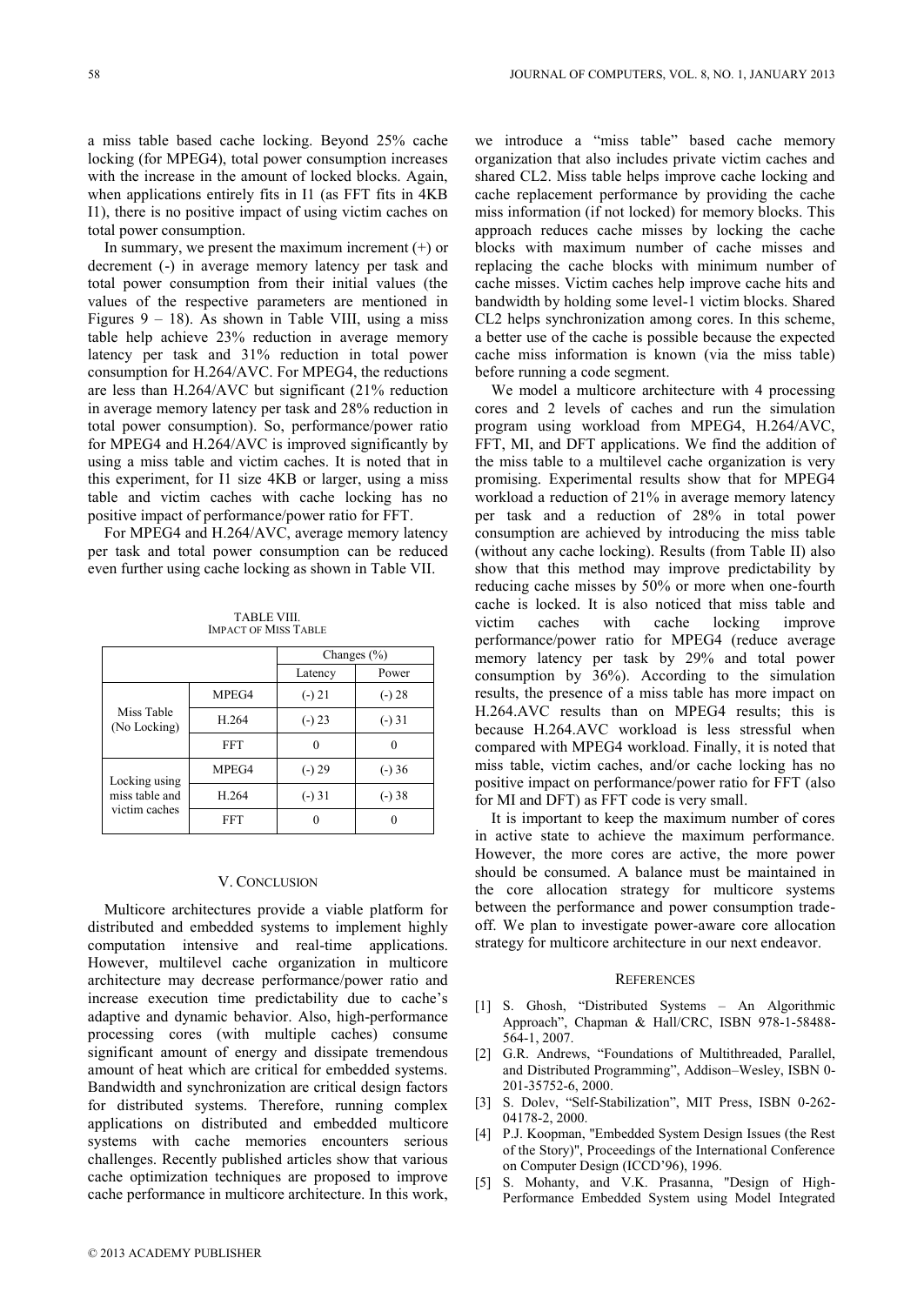Computing", 10th IEEE Real-Time and Embedded Technology and Applications Symposium (RTAS'04), 2004.

- [6] L. Benini and G.D. Micheli, "Networks on Chip: A New Paradigm for Systems on Chip Design", IEEE, 2002.
- [7] S. Mohanty, V.K. Prasanna, S. Neema, and J. Davis, "Rapid Design Space Exploration of Heterogeneous Embedded Systems using Symbolic Search and Multi-Granular Simulation", LCTES'02–SCOPES'02, Germany, 2002.
- [8] "Improving Multicore Computing Systems", NTNU Computer Architecture Research Group. DOI=http://www.idi.ntnu.no/~dam/ncar/, 2009.
- [9] F.J. Villa, M.E. Acacio, and J.M. Garcia, "On the Evaluation of Dense Chip-Multiprocessor Architectures", IEEE, 2006.
- [10] R.M. Ramanathan, "Intel Multi-Core Processors: Making the Move to Quad-Core and Beyond", White Paper, 2006.
- [11] V. Romanchenko, "Evaluation of the multi-core processor architecture Intel core: Conroe, Kentsfield…", Digital-Daily.com, 2006.
- [12] V. Romanchenko, "Quad-Core Opteron: architecture and roadmaps", Digital-Daily.com, 2006.
- [13] J. Stokes, "Introducing the IBM/Sony/Toshiba Cell Processor – Part II: The Cell Architecture", DOI=http://arstechnica.com/articles/paedia/cpu/cell-2.ars, 2005.
- [14] J. Stokes, "Xenon's L2 vs. Cell's local storage, and some notes on IBM/Nintendo's Gekko", DOI=http://arstechnica.com/articles/paedia/cpu/xbox360- 1.ars/6, 2005.
- [15] A. Vance, "Cell processor goes commando", Mountain View, DOI=http://www.theregister.co.uk/2006/ 01/22/cell\_mecury\_army/, 2006.
- [16] K. Kavi, "Cache Memories", White Paper, University of Alabama in Huntsville, 2007.
- [17] L. Schoeb and G. Darnell, "Large Processor L2 Cache Sizes in Dell PowerEdge Servers", White Paper, Dell, 1999.
- [18] "Cache', Smart Computing Encyclopedia, DOI=http://www.smartcomputing.com/editorial/dictionary /detail.asp?guid=&searchtype=&DicID=16600& RefType=Encyclopedia, 2011.
- [19] R. Cook, J. Linn, C. Linn, and T. Walker, "Cache memories: A Tutorial and Survey of Current Research Directions", ACM, pp.99–110, 1982.
- [20] D.K. Every, "IBM's Cell Processor: The next generation of computing?", Shareware Press DOI=http://www.mymac.com/fileupload/CellProcessor.pdf , 2005.
- [21] G. Torres, "Inside Pentium 4 Architecture", DOI=http://www.hardwaresecrets.com/printpage/235/1, 2005.
- [22] "Multi-core (computing)", Wikipedia, DOI=http://en.wikipedia.org/wiki/Xeon; http://en.wikipedia.org/wiki/Athlon, 2011.
- [23] D. Lenoski, J. Laudon, M.S. Lam, et al., "The Stanford Dash Multiprocessor", IEEE, 1992.
- [24] I. Mahgoub, A. Asaduzzaman, and M. Yousif, "Evaluation of memory latency in cluster-based cache-coherent multiprocessor systems with different interconnection topologies", Computers & Electrical Engineering, Vol. 26, Issue 3-4, pp.207-220, 2000.
- [25] E. Tamura, J.V. Busquets-Mataix, J.J.S. Martin, and A.M. Campoy, "A Comparison of Three Genetic Algorithms for Locking-Cache Contents Selection in Real-Time Systems",

Proceedings of the International Conference in Coimbra, Portugal, 2005.

- [26] E. Tamura, F. Rodriguez, J.V. Busquets-Mataix, and A.M. Campoy, "High Performance Memory Architectures with Dynamic Locking Cache for Real-Time Systems", Proceedings of the 16th Euromicro Conference on Real-Time Systems, Italy, pp.1-4, 2004.
- [27] L. Thiele and R. Wilhelm, "Design for Timing Predictability", Real-Time Systems, Vol. 28, Issue 2-3, pp.157-177, 2004.
- [28] "Improving cache performance", UMBC, DOI=www.csee.umbc.edu/help/architecture/611-5b.ps, 2009.
- [29] X. Vera and B. Lisper, "Data Cache Locking for Higher Program Predictability", SIGMETRICS'03, CA, 2003.
- [30] R. Wilhelm and L. Thiele, "Timing Predictability -Must for Avionics Systems", White Paper, 2006.
- [31] R. Wilhelm, J. Engblom, et al., "The Determination of Worst-Case Execution Times", ARTIST, 2003.
- [32] T. Bjerregaard, and S. Mahadevan, "A survey of research and practices of Network-on-chip", Source ACM Computing Surveys (CSUR), Vol. 38, Issue 1, 2006.
- [33] P. Gepner and M.F. Kowalik, "Multi-Core Processors: New Way to Achieve High System Performance", Proceedings of the International Symposium on Parallel Computing in Electrical Engineering (PARELEC'06), pp.9-13, 2006.
- [34] A. Hajare, "Performance Modeling of a Multiprocessor Bus Architecture", IEEE, 1991.
- [35] A. Jerraya, H. Tenhunen, and W. Wolf, "Multiprocessor Systems-on-Chips", IEEE Computer Society, pp.36–40, 2005.
- [36] M. Loghi, M. Poncino, and L. Benini, "Cache coherence tradeoffs in shared-memory MPSOCs", ACM Transaction on Embedded Computing Systems, Vol. 5, No. 2, pp.383- 407, 2006.
- [37] N. Pazos, W. Brunnbauer, J. Foag, and T. Wild, "System level performance estimation of multi-processing, multithreading SoC architectures for networking applications", SystemC: methodologies and applications book contents, pp.157-190, 2003.
- [38] P.F. Sweeney, M. Hauswirth, et al., "Understanding Performance of MultiCore Systems using Trace-based Visualization", STMCS'06, Manhattan, NY, 2006.
- [39] W. Wolf, "The Future of Multiprocessor Systems-on-Chips", DAC'04, San Diego, pp.681–685, 2004.
- [40] G. Albera and R.I. Bahar, "Power/Performance Advantages of Victim Buffer in High-Performance Processors", IEEE Volta International Workshop on Low Power Design. Como, Italy, 1999.
- [41] C. Zhang and F. Vahid, "Using a Victim Buffer in an Application-Specific Memory Hierarchy", in the Proceedings of the Design, Automation and Test in Europe Conference and Exhibition (DATE-2004), 2004.
- [42] C. Harrison, "Programming the cache on the PowerPC 750GX/FX - Use cache management instructions to improve performance", IBM Microcontroller Applications Group, DOI=http://www-128.ibm.com/developerworks/library/pa-ppccache.html, 2005.
- [43] S. Fang, K. Lin, J. Tsai, and Q. Yu, "Final Project. Super-Scalar. Stream Buffer. Victim Cache.", UCB, www.cs.berkeley.edu/~kubitron/courses/cs152- S01/projects/submit/project7\_report2.doc, 2006.
- [44] A. Arnaud and I. Puaut, "Dynamic Instruction Cache Locking in Hard Real-Time Systems", IEEE, 2005.